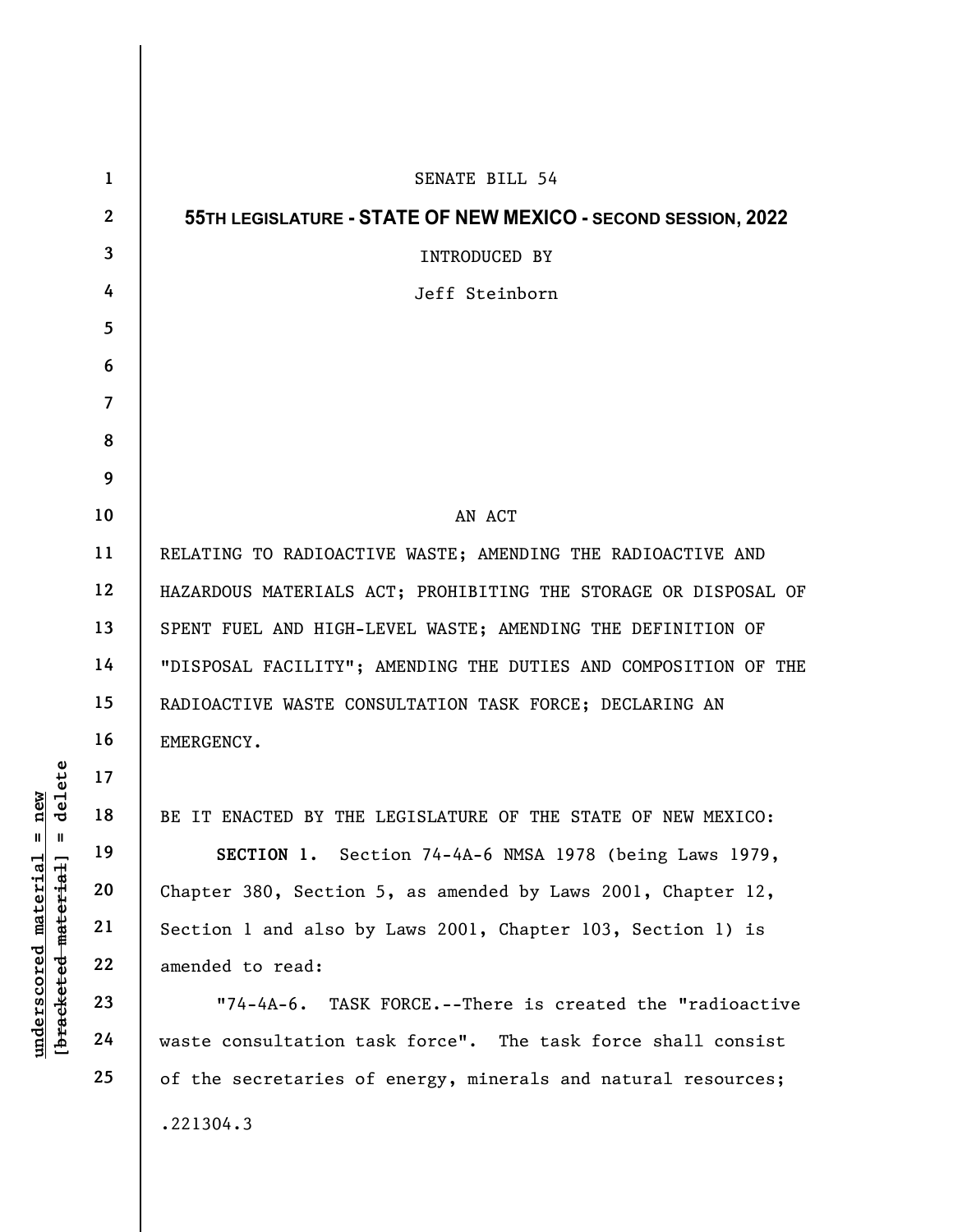1 2 3 4 5 6 7 8 9 health; environment; public safety; [and highway and] transportation; homeland security and emergency management; and Indian affairs or their designees and the commissioner of public lands or the commissioner's designee. The [chairman] chair and vice [chairman] chair of the committee, or their designees from the committee, shall be advisory members of the task force. The state fire marshal or [his] the state fire marshal's designee shall serve as a [non-voting] nonvoting member of the task force."

SECTION 2. Section 74-4A-7 NMSA 1978 (being Laws 1979, Chapter 380, Section 6, as amended) is amended to read: "74-4A-7. DUTIES OF THE TASK FORCE.--

underscored material = new [bracketed material] = delete A. The task force shall negotiate for the state with the federal government in all areas relating to siting, licensing and operation of new federal disposal facilities, including research, development and demonstration, for highlevel radioactive wastes, transuranic radioactive wastes and low-level radioactive waste. This subsection shall not be construed to limit the powers of any agency otherwise authorized to negotiate with the federal government, and if such negotiation should also come within the authority of the task force, the task force shall provide assistance to that agency but shall not limit the agency's exercise of authority. Any action taken pursuant to this subsection may be disapproved by joint resolution of the legislature.

.221304.3

 $- 2 -$ 

10

11

12

13

14

15

16

17

18

19

20

21

22

23

24

25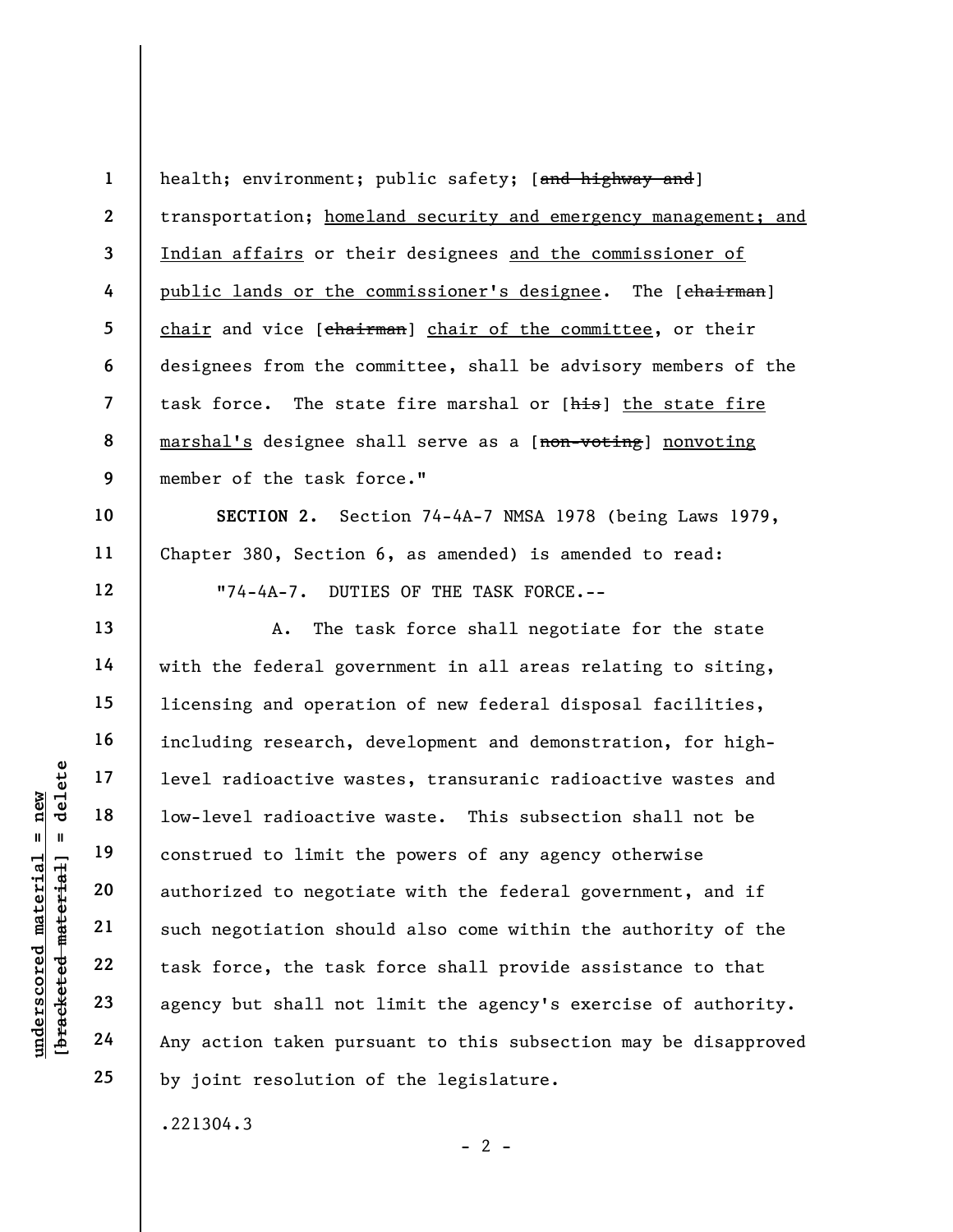B. The task force may recommend legislation to implement the state's policies with respect to new federal disposal facilities.

C. The task force shall identify impacts of new federal and private disposal facilities within the state and shall disseminate that information.

D. The task force shall coordinate the investigations and studies undertaken by all state agencies and shall forward an executive summary of ongoing and recently completed investigations and studies, including information from federal or other studies, to the legislature and the governor as the studies are completed or information released.

E. The task force shall meet [regularly] at least annually with the committee and keep the committee apprised of all actions taken by the task force."

SECTION 3. Section 74-4A-11.1 NMSA 1978 (being Laws 1981, Chapter 374, Section 6, as amended) is amended to read:

underscored material = new [bracketed material] = delete "74-4A-11.1. CONDITION.--No person shall store or dispose of radioactive materials or radioactive waste [or spent fuel] in a disposal facility until the state has concurred in the creation of the disposal facility, except as specifically preempted by federal law; provided that spent fuel and highlevel waste shall not be stored or disposed of in the state; and provided further that the state or a political subdivision of the state shall not issue or certify a permit for the .221304.3

 $-3 -$ 

1

2

3

4

5

6

7

8

9

10

11

12

13

14

15

16

17

18

19

20

21

22

23

24

25